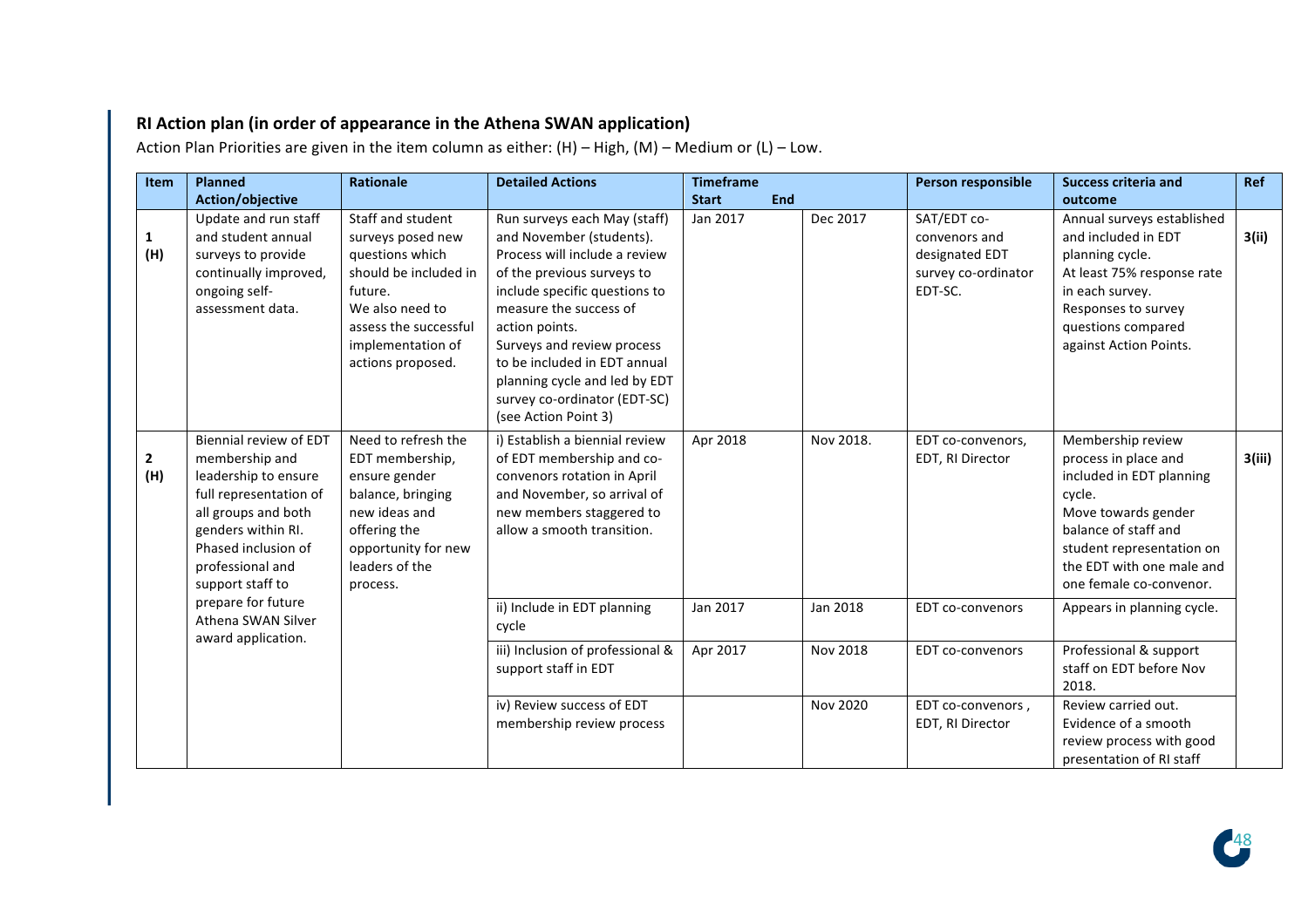| <b>Item</b> | <b>Planned</b>                                                                                                                                                        | Rationale                                                                                         | <b>Detailed Actions</b>                                                                                                                                                                                                      | <b>Timeframe</b> |                              | Person responsible                                                       | <b>Success criteria and</b>                                                                                                                             | <b>Ref</b> |
|-------------|-----------------------------------------------------------------------------------------------------------------------------------------------------------------------|---------------------------------------------------------------------------------------------------|------------------------------------------------------------------------------------------------------------------------------------------------------------------------------------------------------------------------------|------------------|------------------------------|--------------------------------------------------------------------------|---------------------------------------------------------------------------------------------------------------------------------------------------------|------------|
|             | Action/objective                                                                                                                                                      |                                                                                                   |                                                                                                                                                                                                                              | <b>Start</b>     | End                          |                                                                          | outcome                                                                                                                                                 |            |
| 3<br>(H)    | Actively monitor all<br>Action Plan Points,<br>review survey data<br>and other<br>consultations and<br>develop further<br>strategies                                  | Need to accurately<br>assess action plan<br>success and develop<br>new actions                    | Assign a member of the EDT to act as survey co-ordinator with<br>specific responsibility for overseeing surveys (EDT-SC).<br>By end Jan 2017                                                                                 |                  |                              | <b>EDT</b> co-convenors<br>with EDT                                      | Survey co-ordinator<br>assigned                                                                                                                         | 3(iii)     |
| 4<br>(M)    | Create cycle of<br>business and diarise<br>action plan.<br>Formal annual review<br>to determine success<br>of actions and update<br>actions.<br>Publish annual report | Allows timeline of<br>actions to be<br>followed and<br>monitored                                  | i) Establish a diary of actions<br>and a business cycle for the<br>EDT which is to be updated<br>regularly and published cycle<br>of business.<br>ii) Establish annual review of<br>actions, publish annual                  |                  | By April 2017<br>By Jan 2018 | EDT and EDT co-<br>convenors                                             | Documents produced and<br>published. Administrative<br>responsibility for updating<br>in place.                                                         | 3(iii)     |
| 5<br>(H)    | Ensure that the<br>workload model takes<br>into account time<br>spent as part of the<br><b>EDT</b>                                                                    | Need to<br>acknowledge<br>contribution to<br>ensure continued<br>participation of staff<br>on EDT | report<br>Include EDT work in workload<br>model.                                                                                                                                                                             | Apr 2017         | By Sep 2017                  | <b>UoA</b> senior<br>management, RI<br>Directorate, EDT co-<br>convenors | Clear acknowledgement of<br>EDT commitments in<br>UoA/RI workload models.<br>Contributions visible in<br><b>Annual Review</b><br>documentation/records. | 3(iii)     |
| 6<br>(H)    | Establish an RI specific<br>data base to monitor<br>staff and student<br>numbers and data<br>related to gender<br>balance issues                                      | Identifying up to date<br>RI specific data for<br>the application was<br>difficult                | i) assign an individual to act<br>as Equality and Diversity<br>Team (EDT) Data Manager.<br>ii) Establish database through<br>liaison with key staff eg<br><b>Technical Resources</b><br>Manager, QA manager, HR<br>assistant | Mar 2017         | By Feb 2017<br>Oct 2017      | <b>RI Director</b><br><b>EDT Data Manager</b>                            | EDT Data Manager in place<br>Up to date RI specific<br>records/data readily<br>accessible.                                                              | 3(iii)     |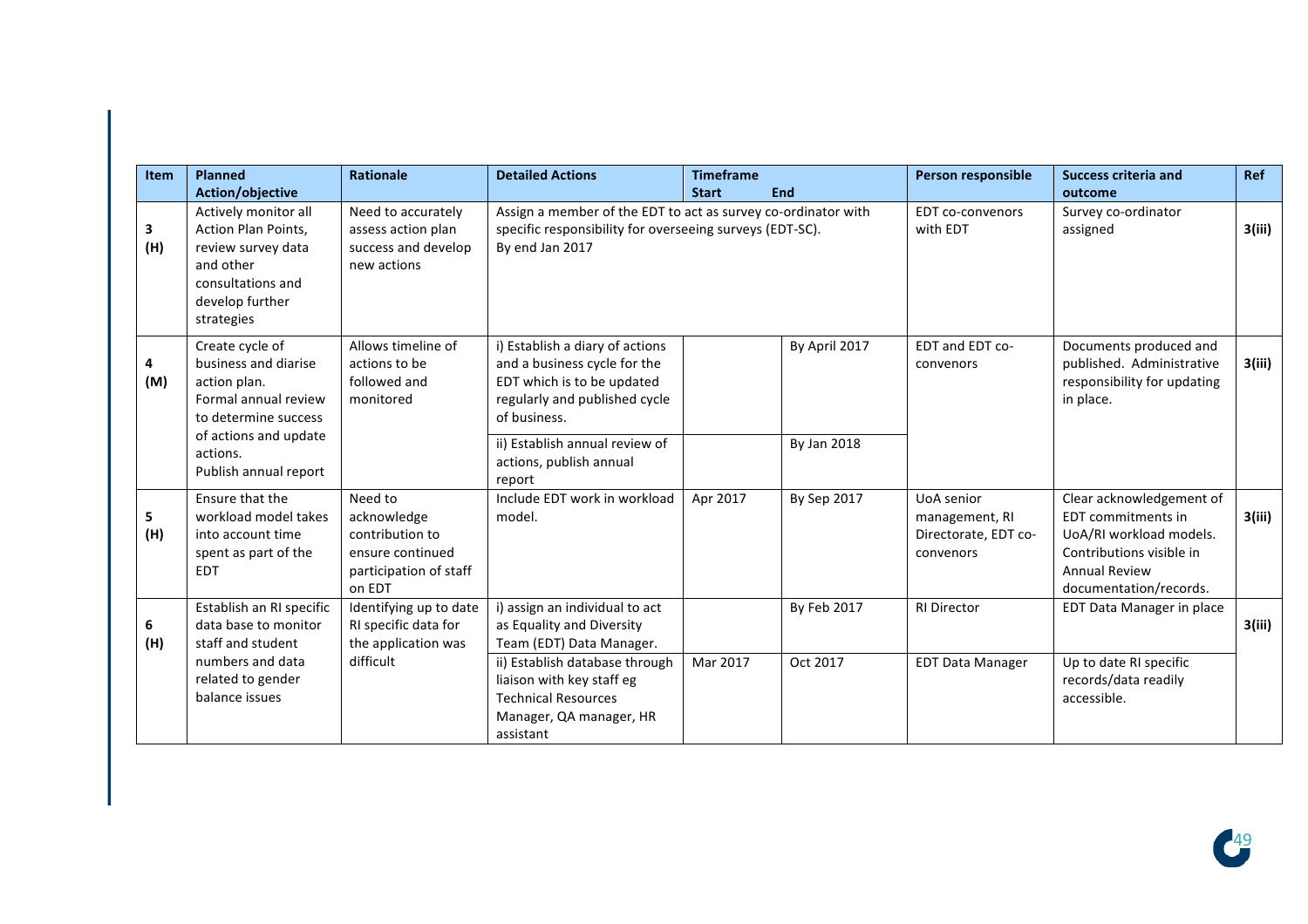| <b>Item</b> | <b>Planned</b><br>Action/objective                                                                                                                                                                                                                 | <b>Rationale</b>                                                                                                         | <b>Detailed Actions</b>                                                                                                                                                                                                                                                                   | <b>Timeframe</b><br><b>Start</b> | End                                                | Person responsible                                                                                                                                                     | <b>Success criteria and</b><br>outcome                                                                                                                                                                                              | <b>Ref</b>  |
|-------------|----------------------------------------------------------------------------------------------------------------------------------------------------------------------------------------------------------------------------------------------------|--------------------------------------------------------------------------------------------------------------------------|-------------------------------------------------------------------------------------------------------------------------------------------------------------------------------------------------------------------------------------------------------------------------------------------|----------------------------------|----------------------------------------------------|------------------------------------------------------------------------------------------------------------------------------------------------------------------------|-------------------------------------------------------------------------------------------------------------------------------------------------------------------------------------------------------------------------------------|-------------|
| 7<br>(M)    | PhD student data<br>collected and<br>continually updated to<br>ensure:<br>i) Extensions and<br>submissions are<br>correctly attributed.<br>ii) Source and<br>nationality of PhD<br>students is known.<br>iii) Future careers of<br>PhD students is | Develop database<br>relating to career<br>pipeline for PhD<br>students.                                                  | i) Create data base of current<br>and recent students<br>extensions and submissions<br>ii) Collect information from<br>current students regarding<br>their previous education and<br>place of study.<br>iii) Collect information from<br>PhDs as they leave and follow<br>up for 5 years. | Mar 2017                         | Accurate records<br>by Sept 2017                   | EDT Data Manager,<br>Graduate School, RI<br>Post graduate<br>Research Co-<br>ordinator                                                                                 | Accurate RI student data<br>available for analysis<br>whenever required.                                                                                                                                                            | 4.1<br>(iv) |
| 8<br>(H)    | recorded<br>Monitor length of<br>time staff spend at a<br>given grade and<br>encourage to apply for<br>promotions                                                                                                                                  | Allows us to<br>determine if<br>individuals stall in<br>career progression                                               | Collect accurate data and<br>hold for annual analysis.<br>Staff spending more than 2<br>years at the top of current<br>grade will be highlighted to<br>IEC. IEC will then contact line<br>manager to discuss.                                                                             | Apr 2017                         | Accurate records<br>by Oct 2017 then<br>maintained | EDT Data Manager,<br><b>HR Partner</b><br>responsible for data<br>collection/storage.<br>Line managers<br>responsible for<br>encouraging<br>promotion<br>applications. | Accurate data available for<br>assessment by line<br>managers, RI Director and<br>IEC.<br>Evidence of appropriate<br>career progression in<br>future analysis.<br>Promotion process viewed<br>as more fair, evidenced in<br>surveys | 4.2<br>(i)  |
| 9<br>(M)    | Set up process to<br>systematically assess<br>all aspects of<br>recruitment                                                                                                                                                                        | Views of RI<br>recruitment based<br>only on discussion of<br>SAT with recent<br>appointees. Better<br>information needed | Survey all individuals who<br>joined the RI in the last 12<br>months and then all new<br>recruits at induction                                                                                                                                                                            | Apr 2017                         | Process<br>functioning by<br>Sep 2017              | EDT with EDT Data<br>Manager                                                                                                                                           | Better data from which to<br>assess quality of<br>recruitment process in the<br>RI and make specific,<br>informed improvements.                                                                                                     | 5.1<br>(i)  |

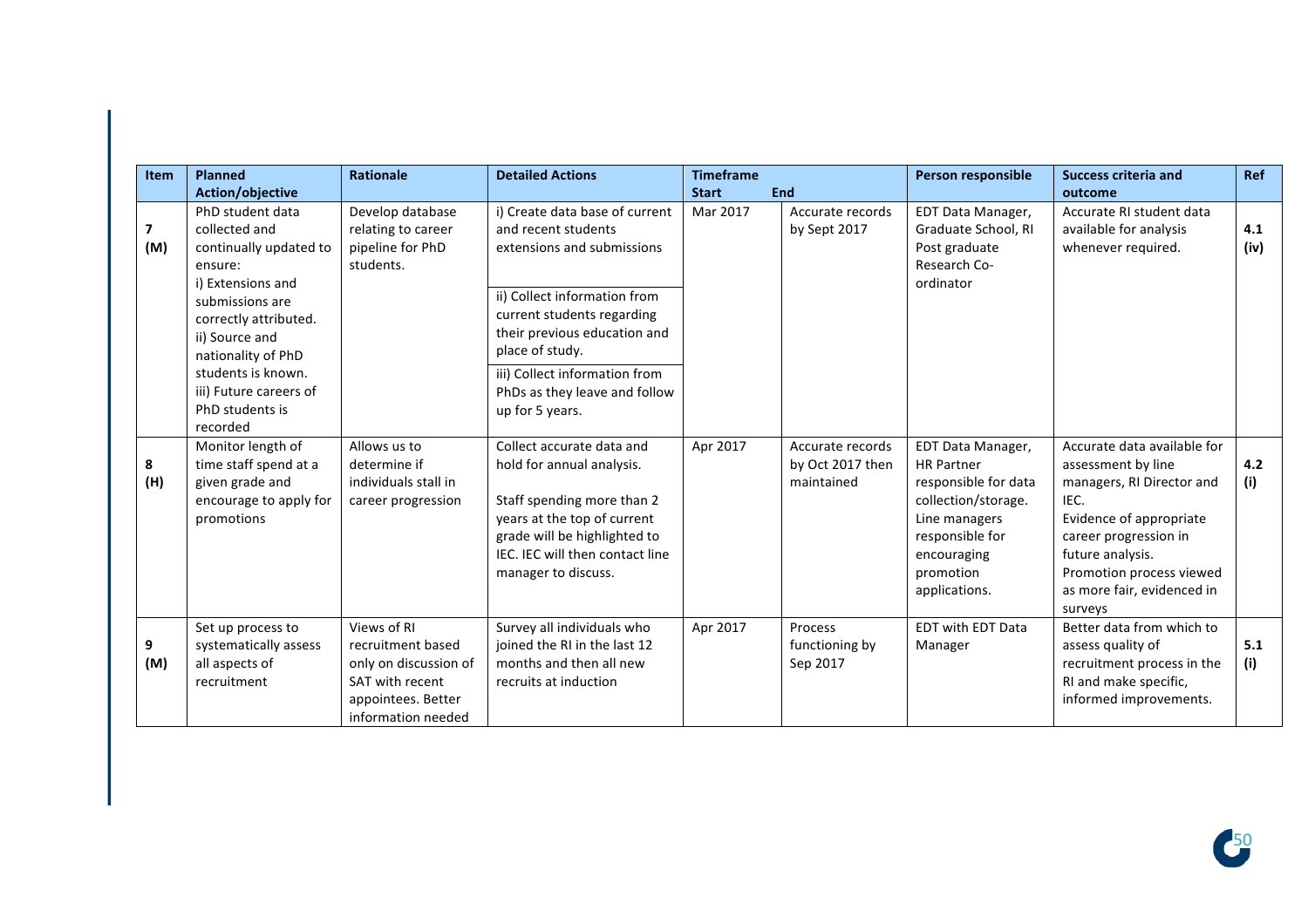|             | <b>Planned</b>                                                                                                    | <b>Rationale</b>                                                                                                                           | <b>Detailed Actions</b>                                                                                                                                                                                               | <b>Timeframe</b>                     |                                                                                   | Person responsible                                                                | <b>Success criteria and</b>                                                                                                                                                      | Ref          |
|-------------|-------------------------------------------------------------------------------------------------------------------|--------------------------------------------------------------------------------------------------------------------------------------------|-----------------------------------------------------------------------------------------------------------------------------------------------------------------------------------------------------------------------|--------------------------------------|-----------------------------------------------------------------------------------|-----------------------------------------------------------------------------------|----------------------------------------------------------------------------------------------------------------------------------------------------------------------------------|--------------|
| <b>Item</b> | Action/objective                                                                                                  |                                                                                                                                            |                                                                                                                                                                                                                       | <b>Start</b>                         | End                                                                               |                                                                                   | outcome                                                                                                                                                                          |              |
| 10<br>(M)   | Job advertisements to<br>be reviewed using<br>principles<br>recommended by<br>unconscious bias<br>experts         | Potential for implicit<br>bias in job adverts<br>which we should<br>eliminate                                                              | Staff advertising posts will be<br>required to understand how<br>to avoid unconscious bias<br>(see AP 11 below).<br>Advertisements will be<br>reviewed by HR co-ordinator.                                            | May 2017                             | Procedure<br>adopted by Oct<br>2017                                               | EDT Co-Lead (LW)<br><b>EDT</b>                                                    | More balanced<br>male/female ratios at<br>grade 6 and grade 9 (time<br>frame of this is limited by<br>staff turnover).                                                           | 5.1<br>(i)   |
| 11<br>(H)   | RI-staff on interview<br>panels attend an<br>unconscious bias<br>seminar at least every<br>2 years                | To eliminate any<br>unconscious bias in<br>interview panels                                                                                | A specific seminar on<br>unconscious bias will be<br>scheduled annually in the RI.<br>Attendance will be recorded<br>and only staff attending<br>within the last 2 years will be<br>permitted on interview<br>panels. | Procedure<br>adopted by<br>Sept 2017 | All staff on<br>interview panels<br>will have<br>attended seminar<br>by Sept 2018 | RI external seminar<br>series organiser, EDT<br>Co-Lead (LW).                     | Staff on interview panels<br>will all have attended the<br>seminars.<br>Fuller appreciation by all<br>staff of potential for<br>unconscious bias.<br>Fairer recruitment process. | 5.1<br>(i)   |
| $12$<br>(H) | Composition of all<br>recruitment<br>committees will be<br>recorded and this data<br>reviewed by the EDT          | Need to ensure fair<br>representation of all<br>groups on selection<br>committees                                                          | Composition of all<br>recruitment panels will be<br>fed to EDT Data Manager to<br>be held in the RI EDT data<br>base                                                                                                  | Mar 2017                             | Accurate records<br>by Sept 2017                                                  | EDT Data Manager,<br>HR partner, EDT                                              | consistently gender<br>balance recruitment panels                                                                                                                                | 5.1<br>(i)   |
| 13<br>(M)   | Put in place a process<br>to monitor feedback<br>from inductions to<br>identify potential for<br>improvements     | We need to assess if<br>the RI induction<br>process could be<br>improved                                                                   | Feedback data collected by<br>the EDT Data Manager and<br>then assessed annually by<br>the EDT                                                                                                                        | Apr 2017                             | Process in place<br>by Oct 2017<br>EDT first report to<br><b>EDT Jan 2018</b>     | EDT Data Manager,<br>liaising with QA and<br><b>Technical Services</b><br>manager | Improved induction or<br>evidence that all staff and<br>students find the induction<br>process helpful (measured<br>in surveys)                                                  | 5.1<br>(ii)  |
| 14<br>(H)   | System to determine<br>that promotion is<br>discussed during<br>annual review by<br>recording this in<br>feedback | Staff perception that<br>promotion system is<br>opaque and low<br>application rate<br>suggests that<br>understanding could<br>be improved. | Specific question to<br>determine whether<br>promotion was discussed will<br>be added to the feedback<br>forms on staff reviews                                                                                       | Apr 2017                             | In time for 2017<br>annual review                                                 | EDT with EDT Data<br>Manager and HR<br>partner                                    | Better information to staff<br>regarding the promotion.<br>More applications for<br>promotion if appropriate                                                                     | 5.1<br>(iii) |

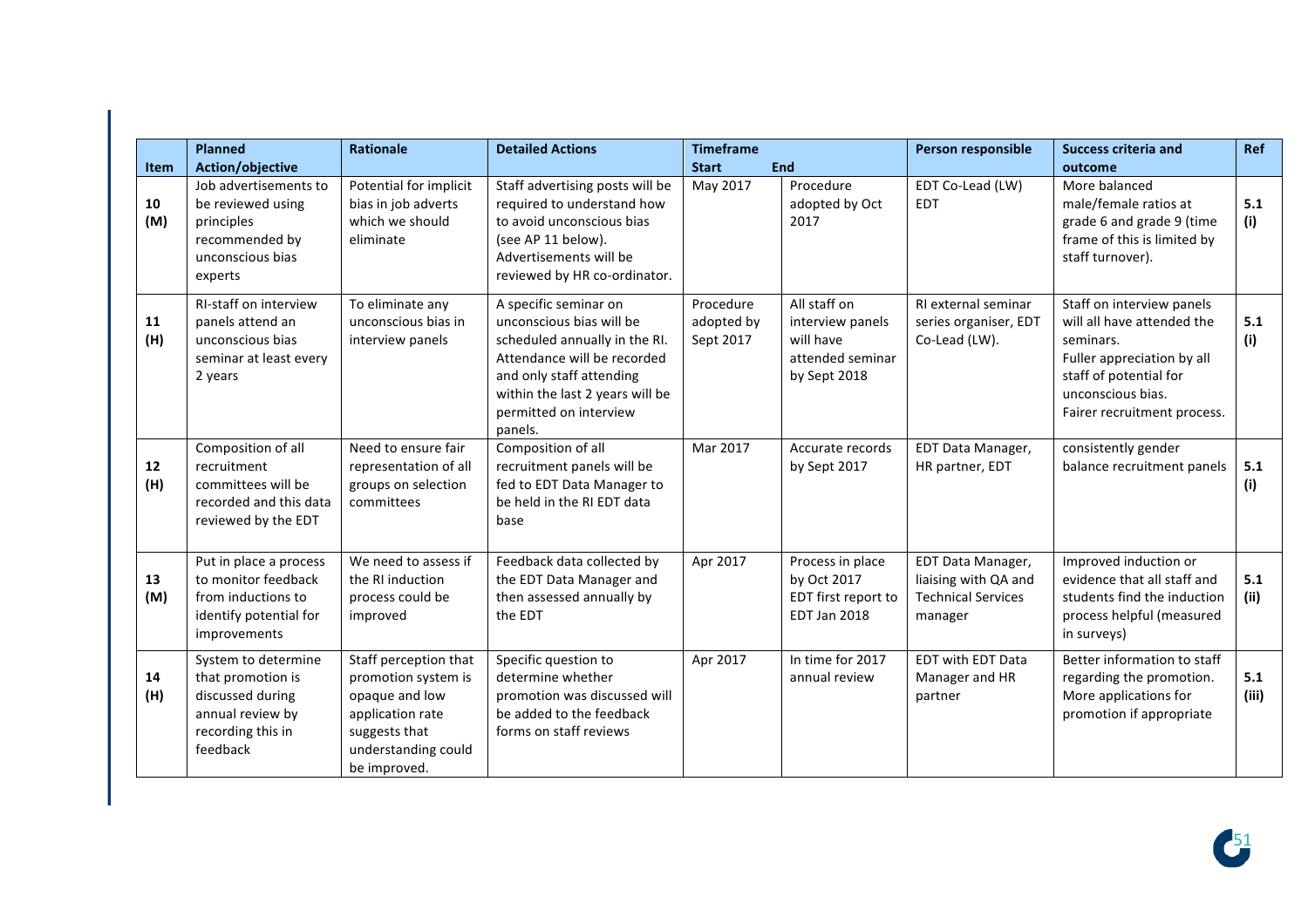| Item      | <b>Planned</b><br>Action/objective                                                                                            | <b>Rationale</b>                                                                                                                            | <b>Detailed Actions</b>                                                                                                                                                                                     | <b>Timeframe</b><br><b>Start</b> | End                                                  | Person responsible                                                                                                                                          | <b>Success criteria and</b><br>outcome                                                                                                                                                                    | Ref          |
|-----------|-------------------------------------------------------------------------------------------------------------------------------|---------------------------------------------------------------------------------------------------------------------------------------------|-------------------------------------------------------------------------------------------------------------------------------------------------------------------------------------------------------------|----------------------------------|------------------------------------------------------|-------------------------------------------------------------------------------------------------------------------------------------------------------------|-----------------------------------------------------------------------------------------------------------------------------------------------------------------------------------------------------------|--------------|
| 15<br>(H) | Ensure all staff attend<br>promotion<br>information sessions<br>and provide direct<br>feedback on their<br>usefulness.        | Promotions exercise<br>is perceived as<br>unclear or unfair                                                                                 | Theme leaders and line<br>managers will contact staff<br>directly prior to promotion<br>information session to<br>strongly encourage to attend                                                              | Jun 2017                         | In time for<br>promotions<br>round at end of<br>2017 | EDT, EDT Data<br>Manager, HR partner                                                                                                                        | Better appreciation of<br>promotions measured in<br>surveys and applications                                                                                                                              | 5.1<br>(iii) |
| 16<br>(H) | Improve career<br>development advice<br>for female staff by<br>mentoring and<br>inspirational female<br><b>STEMM</b> speakers | We need to improve<br>visibility of senior<br>female role models<br>and provide advice<br>and support specific<br>to women in science       | In conjunction with IMS run<br>an annual seminar dedicated<br>to career advice with invited<br>STEMM speakers for female<br>staff will be made a recurrent<br>fixture in the RI seminar<br>series           | Apr 2017                         | First talk before<br>Dec 2017                        | <b>EDT with EDT Data</b><br>Manager                                                                                                                         | Evidence that staff and<br>students feel better<br>advised about how to<br>achieve career goals and<br>have additional positive<br>role models Measured in<br>surveys and direct<br>feedback after events | 5.3<br>(i)   |
| 17<br>(H) | Add checklist to<br>documentation for<br>reviewers to use at<br>annual reviews (see<br>Section 7)                             | Need to ensure all<br>relevant topics are<br>covered in each<br>annual review<br>meeting                                                    | Generate a checklist to<br>include with documentation<br>for RI annual reviews to<br>ensure all key review topics<br>have been discussed                                                                    | Mar 2017                         | Apr 2017                                             | EDT Co-Lead (JR) and<br><b>EDT</b>                                                                                                                          | Evidence that staff are<br>better advised on key<br>topics the annual review<br>should cover. Measured in<br>surveys and direct<br>feedback discussions                                                   | 5.3<br>(ii)  |
| 18<br>(M) | Collate feedback from<br>staff after annual<br>review                                                                         | To acquire better<br>information with<br>which to assess<br>reviewee's<br>experience and<br>improve the review<br>process where<br>possible | i) Put in place protocol for<br>reviewers to ensure full<br>collection of feedback forms<br>from staff after each annual<br>review<br>ii) Discussion group to be<br>held following 2017 round of<br>reviews | Apr 2017<br>Jul 2017             | May 2017<br>Aug 2017                                 | HR partner, line<br>amangers and IEC<br>(ensuring reviewers<br>collect feedback)<br>assessment of<br>effect). Data collation<br>by the EDT Data<br>Manager. | Improved review process<br>measured by greater staff<br>satisfaction with the<br>process (measured in 2018<br>survey)                                                                                     | 5.3<br>(ii)  |

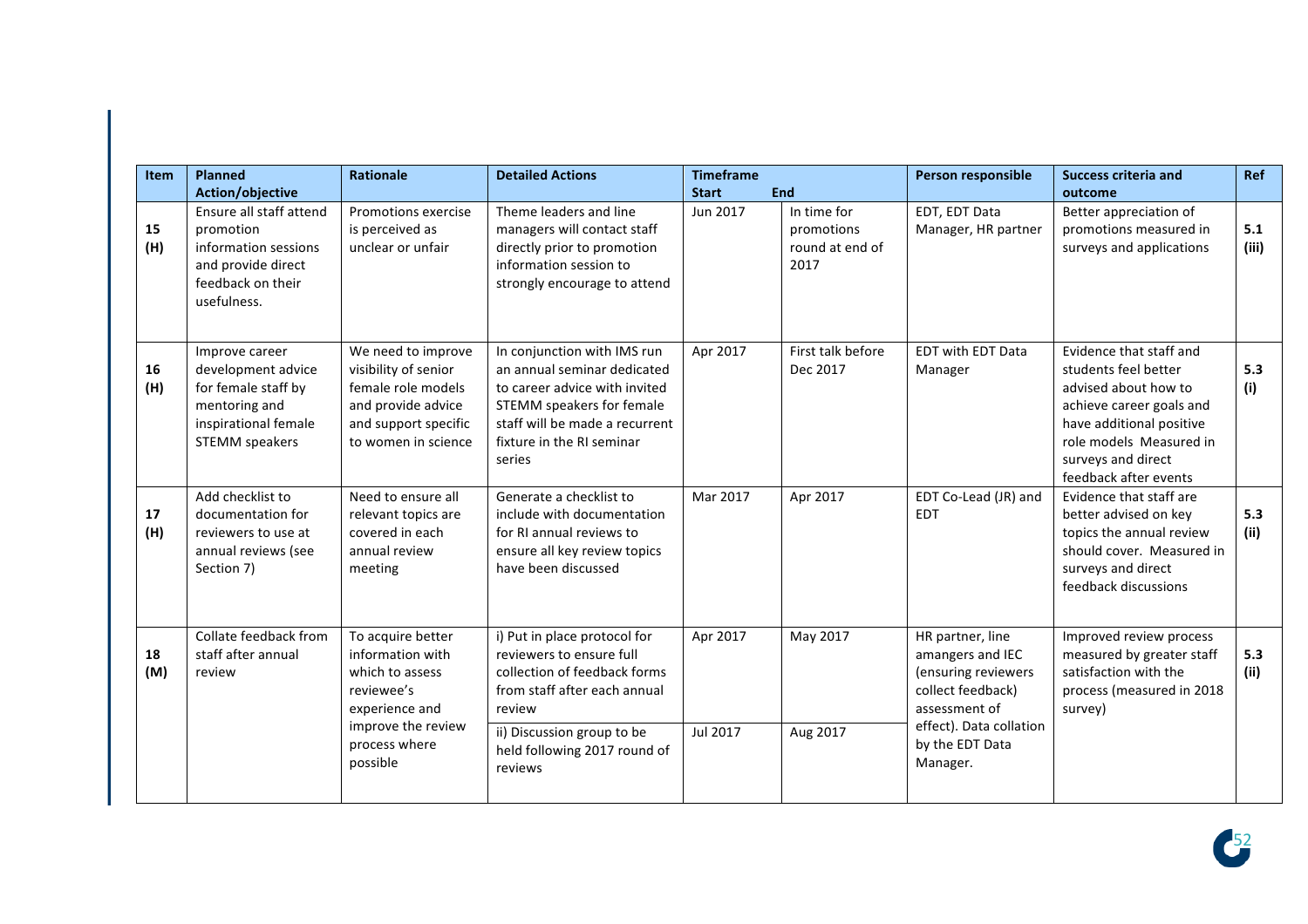| <b>Item</b> | <b>Planned</b>                                                                                                                                                      | <b>Rationale</b>                                                                              | <b>Detailed Actions</b>                                                                                                                                                                                                  | <b>Timeframe</b> |                                                                          | Person responsible                                                                   | <b>Success criteria and</b>                                                                                                                                                | <b>Ref</b>   |
|-------------|---------------------------------------------------------------------------------------------------------------------------------------------------------------------|-----------------------------------------------------------------------------------------------|--------------------------------------------------------------------------------------------------------------------------------------------------------------------------------------------------------------------------|------------------|--------------------------------------------------------------------------|--------------------------------------------------------------------------------------|----------------------------------------------------------------------------------------------------------------------------------------------------------------------------|--------------|
|             | Action/objective                                                                                                                                                    |                                                                                               |                                                                                                                                                                                                                          | <b>Start</b>     | <b>End</b>                                                               |                                                                                      | outcome                                                                                                                                                                    |              |
| 19<br>(H)   | Appointment of RI<br>mentoring co-<br>ordinator                                                                                                                     | Need to improve<br>awareness of options<br>for mentors and<br>mentees in<br>mentoring program | Assign individual to promote<br>mentoring and advise line<br>managers who will discuss<br>mentoring in annual reviews.                                                                                                   | Mar 2017         | In place in time to<br>report to Oct<br>2017 EDT                         | RI Director and IEC,<br>and EDT Co-Lead (JR)                                         | Significantly higher<br>mentoring rates, better<br>awareness of mentoring<br>opportunities (by 2018<br>survey)                                                             | 5.3<br>(iii) |
| 20<br>(L)   | Put in place measures<br>to ensure that<br>students are aware of<br><b>KE</b> activities                                                                            | Need to improve<br>awareness of<br>possible KE activities<br>to students                      | Supervisors to highlight KE<br>activities their students could<br>contribute to. Opportunities<br>will also be highlighted at<br>student inductions. We will<br>also add a specific KE page to<br>the media wall.        | Mar 2017         | Before arrival of<br>new 2017 Oct<br>intake of PhD<br>students           | EDT Data Manager,<br>EDT and<br><b>RI Post Graduate</b><br>Research Co-<br>ordinator | Increased involvement of<br>students in KE activities<br>and knowledge of them<br>recorded in student survey<br>(2017 and onwards)                                         | 5.3<br>(iv)  |
| 21<br>(M)   | Develop a structured<br>'Grant Academy'<br>system for assisting<br>staff following<br>unsuccessful grant<br>applications                                            | Need to improve<br>support and<br>subsequent<br>outcomes for future<br>grant applications     | Consult with RI Deputy<br>Director responsible for<br>research and successful<br>senior staff to identify any<br>areas of weakness.<br>Consult academic staff by<br>focus group on preferred<br>support. Define process. | Apr 2017         | Process in place<br>by Dec 2017<br>ready for staff to<br>use by Jan 2018 | RI Deputy Director<br>(research),<br><b>IEC and EDT</b>                              | Evidence that staff feel<br>better advised how to<br>successfully compete for<br>research funding<br>Measured in surveys (2018<br>on) and direct feedback<br>after events  | 5.3<br>(v)   |
| 22<br>(M)   | Organize a focus<br>group with ECRs and<br>later career stage staff<br>to explore their<br>satisfaction with<br>support currently<br>available for grant<br>writing | Need to offer better<br>support for those<br>applying for<br>competitive external<br>support  | Advertise (e-mail and media<br>wall) and then hold focus<br>group.<br>Define any improvements<br>that should be made.<br>EDT and RI Deputy Director<br>(research) to determine<br>changes                                | Mar 2017         | Completion for<br><b>EDT Oct 2017</b>                                    | <b>EDT and RI Deputy</b><br>Director (research)                                      | Survey and feedback<br>evidence that staff feel<br>better supported and<br>confident in grant writing.<br>Monitor grant success of<br>individuals via the staff<br>survey. | 5.3<br>(v)   |

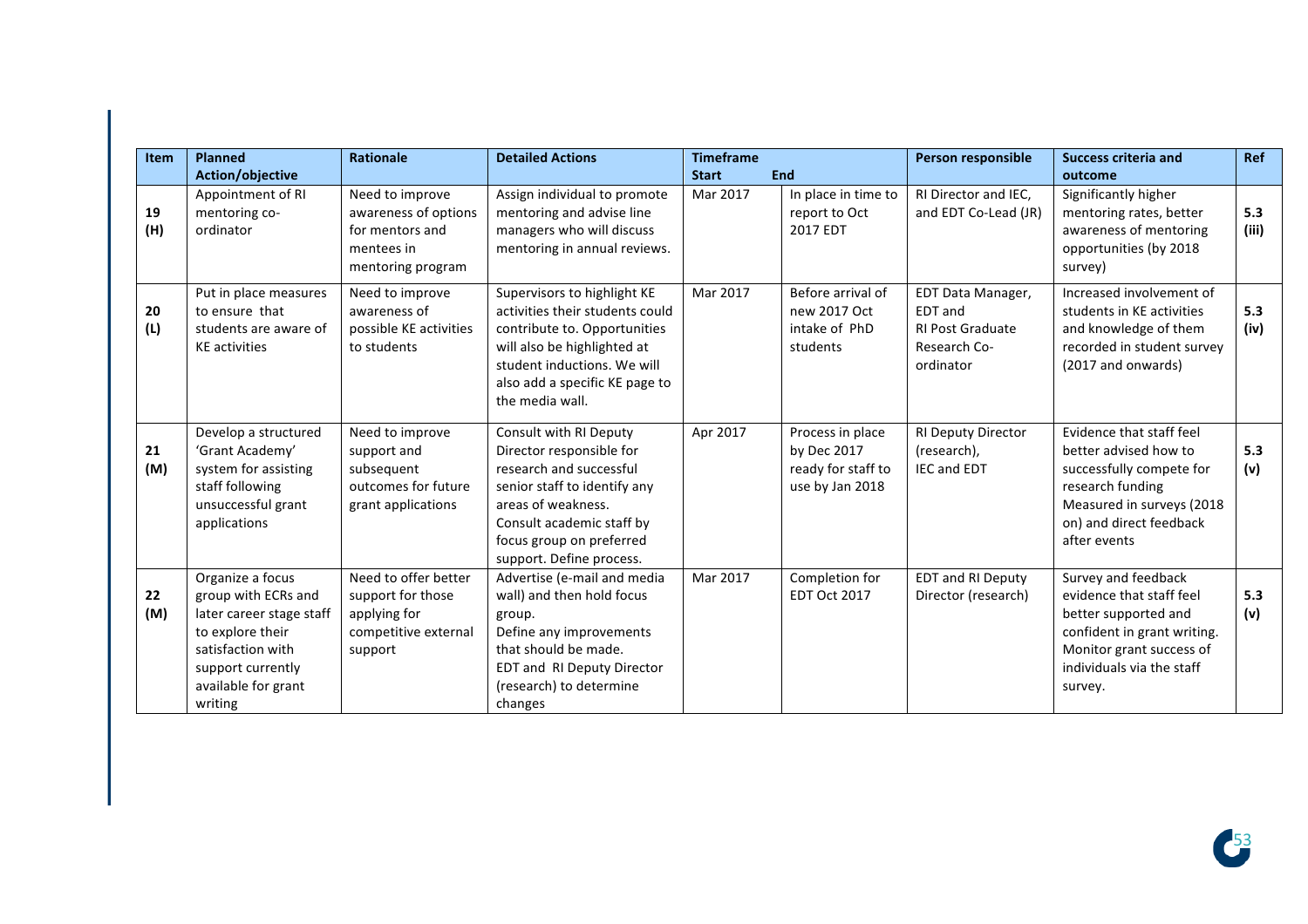| ltem      | <b>Planned</b>                                                                                                                                                                                              | <b>Rationale</b>                                                                                                                                | <b>Detailed Actions</b>                                                                                                                                                                                                       | <b>Timeframe</b> |                                                                                                                    | Person responsible                                                                                                                                                    | <b>Success criteria and</b>                                                                                                             | <b>Ref</b>   |
|-----------|-------------------------------------------------------------------------------------------------------------------------------------------------------------------------------------------------------------|-------------------------------------------------------------------------------------------------------------------------------------------------|-------------------------------------------------------------------------------------------------------------------------------------------------------------------------------------------------------------------------------|------------------|--------------------------------------------------------------------------------------------------------------------|-----------------------------------------------------------------------------------------------------------------------------------------------------------------------|-----------------------------------------------------------------------------------------------------------------------------------------|--------------|
|           | Action/objective                                                                                                                                                                                            |                                                                                                                                                 |                                                                                                                                                                                                                               | <b>Start</b>     | End                                                                                                                |                                                                                                                                                                       | outcome                                                                                                                                 |              |
| 23<br>(M) | A Standard Operating<br>Procedure (SOP) will<br>be put in place to<br>define how cover will<br>be put in place for<br>maternity leave.                                                                      | At present work that<br>cannot be done by<br>staff on maternity<br>leave is reallocated<br>to other staff<br>informally.                        | An SOP will be prepared to<br>cover how work is<br>reallocated when staff are on<br>parental leave                                                                                                                            | Feb 2017         | In place by May<br>2017                                                                                            | <b>RESAS Theme 3</b><br>Coordinator at RI                                                                                                                             | Relevant SOP in place and<br>in use                                                                                                     | 5.5<br>(i)   |
| 24<br>(H) | Appointment of RI<br>Parental Leave Advisor<br>(RI-PLA) to advise<br>prospective parents of<br>rights and helpful<br>resources.<br>RI-PLA will liaise with<br>HR advisor to ensure<br>accurate advice given | Need to improve<br>access information<br>relating to<br>maternity/parental<br>leave, childcare etc                                              | A current SAT/EDT member<br>has been identified to take<br>up role of RI-PLA.<br>All staff will be made aware<br>of the RI-PLA via their annual<br>review, induction<br>information, e-mail and the<br>media wall             | Apr 2017         | Report progress<br>to Jul 2017 EDT                                                                                 | RI Director, IEC and<br><b>EDT</b> co-convenors                                                                                                                       | Improved experience of<br>finding information and<br>receiving advice relating to<br>parental leave and<br>associated issues.           | 5.5<br>(i)   |
| 25<br>(M) | Take part in a UoA<br>wide survey of parents<br>to determine the<br>effect of parental<br>leave on career<br>progression                                                                                    | The numbers of<br>parents in the RI who<br>had taken<br>maternity/parental<br>leave was too low to<br>draw conclusions<br>from the survey data. | Press for a UoA wide survey<br>of parents that would take<br>place in 2017. This may take<br>the form of a unified<br>question set in staff surveys<br>across multiple departments<br>and collated by the EDT Data<br>Manager | Feb 2017         | Unified question<br>in staff survey<br>May 2017 if<br>possible but co-<br>ordination<br>required may<br>delay this | EDT Co-Convenors,<br>HR partner, RI-PLA in<br>consultation with<br>EDT Leads from other<br>departments and the<br><b>UoA Gender Equality</b><br><b>Steering Group</b> | More reliable data<br>regarding the impact of<br>maternity and parental<br>leave on career<br>development to inform<br>future actions   | 5.5<br>(iii) |
| 26<br>(M) | Ensure recognition for<br>staff covering those<br>taking<br>maternity/parental<br>leave                                                                                                                     | Staff covering for<br>those on leave do<br>not always feel their<br>contribution is<br>appropriately<br>acknowledged                            | A system to more formally<br>recognise the contributions<br>of staff covering parental<br>leave This will be specifically<br>noted in annual review by<br>line managers                                                       | Feb 2017         | In place for 2017<br>annual reviews<br>Assessment/<br>review by EDT-<br>FWG at Jan 2018<br><b>EDT</b> meeting      | EDT, RI Director                                                                                                                                                      | Contributions made<br>officially recorded in<br>annual reviews. A new<br>question will be used in the<br>survey to measure<br>response. | 5.5<br>(v)   |

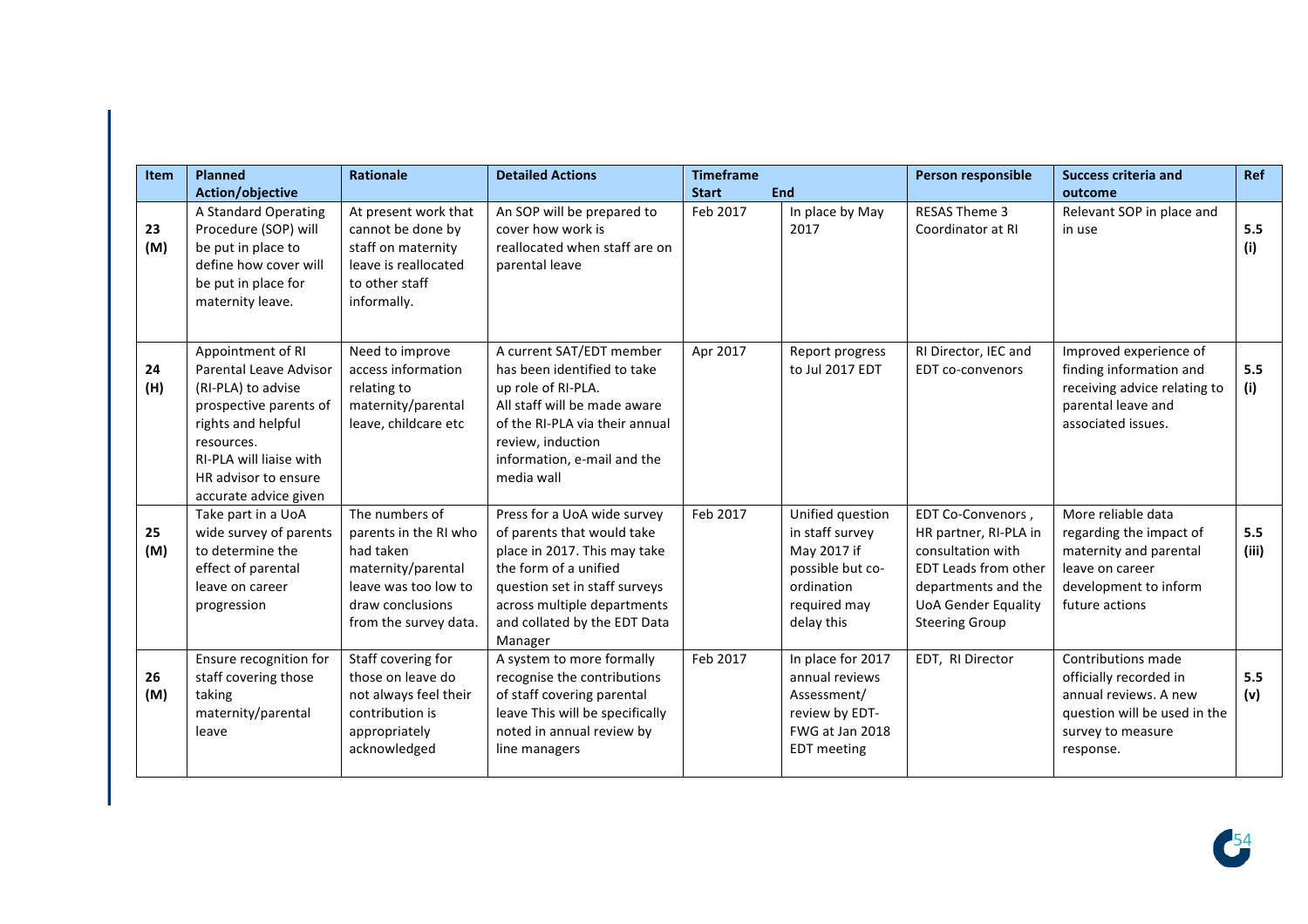| <b>Item</b> | <b>Planned</b>          | Rationale             | <b>Detailed Actions</b>        | <b>Timeframe</b> |                  | Person responsible    | <b>Success criteria and</b>   | Ref   |
|-------------|-------------------------|-----------------------|--------------------------------|------------------|------------------|-----------------------|-------------------------------|-------|
|             | Action/objective        |                       |                                | <b>Start</b>     | <b>End</b>       |                       | outcome                       |       |
|             | Put out targeted        | Survey suggested      | Director will contact all line | Mar 2017         | Line managers    | RI Director, EDT      | Improved responses in         |       |
| 27          | messages from the RI    | some staff feel       | managers to ensure that all    |                  | contacted        |                       | staff survey regarding        | 5.5   |
| (M)         | Director to line        | flexible working is   | staff receive appropriate,     |                  | before 2017      |                       | perceptions of flexible       | (vi)  |
|             | managers and staff to   | not encouraged. This  | supportive advice during       |                  | annual reviews.  |                       | working                       |       |
|             | promote a positive      | should be improved.   | annual reviews.                |                  | Staff informed   |                       |                               |       |
|             | attitude to flexible    |                       | Media wall and e-mail will be  |                  | by media wall    |                       |                               |       |
|             | working                 |                       | used to better inform staff    |                  | and e-mail by    |                       |                               |       |
|             |                         |                       | about flexible working         |                  | Jun 2017         |                       |                               |       |
|             | Ensure the option of    | To improve            | Line managers and RI-PLA will  | Jun 2017         | In place by Oct  | HR partner, RI-PLA,   | Improved knowledge and        |       |
| 28          | changing hours after    | information available | make sure staff are aware of   |                  | 2017             | <b>EDT</b>            | greater staff satisfaction    | 5.5   |
| (M)         | maternity leave or a    | to those taking       | options before leave is taken. |                  |                  |                       | with provision of             | (vii) |
|             | career break is flagged | maternity leave or    | This will be monitored by RI-  |                  |                  |                       | information relating to       |       |
|             | up to staff before or   | career breaks in a    | PLA and reported to the EDT.   |                  |                  |                       | return to work. Increased     |       |
|             | during period of leave  | timely way            | Success measured via specific  |                  |                  |                       | satisfaction in staff surveys |       |
|             |                         |                       | question in the 2018 surveys.  |                  |                  |                       |                               |       |
|             | Obtain specific         | Staff survey          | Staff who have taken a career  | Feb 2017         | EDT-flexible     | EDT-flexible working  | Improved understanding of     |       |
| 29          | feedback from           | suggested up to 40%   | break will be contacted by     |                  | working group    | group                 | problems with support         | 5.5   |
| (M)         | individuals who have    | of staff might not    | the EDT-flexible working       |                  | to report to EDT |                       | during or after career        | (vii) |
|             | taken career breaks to  | feel fully supported  | group to determine any         |                  | meeting Jul 2017 |                       | breaks by interviewing        |       |
|             | determine how to        | during or after a     | improvements that could be     |                  |                  |                       | staff to identify specific    |       |
|             | improve support         | career break.         | made. EDT may suggest new      |                  |                  |                       | problems.                     |       |
|             |                         | However, the          | questions to include in staff  |                  |                  |                       |                               |       |
|             |                         | reasons for this were | surveys and follow up with     |                  |                  |                       |                               |       |
|             |                         | not clear             | future actions.                |                  |                  |                       |                               |       |
|             | Review our              | Changing structure of | E-mails and networking         | Mar 2017         | KE co-ordinator  | KE co-ordinator, EDT, | Clearer information as to     |       |
| 30          | communications          | RI has led to changes | opportunities eg 'café         |                  | to report        | EDT-SC (where new     | whether communication to      | 5.6   |
| (M)         | network by obtaining    | in staff              | culture' events will be used   |                  | progress/        | questions added to    | and from staff and            | (i)   |
|             | the views of all staff  | communications        | along with the staff surveys   |                  | findings to EDT  | survey)               | management is working         |       |
|             |                         | structure. It is      | to determine staff views and   |                  | Jul 2017         |                       | well and how it may be        |       |
|             |                         | important to          | seek suggestions for any       |                  |                  |                       | improved. Improvements        |       |
|             |                         | determine if this is  | improvements. New              |                  |                  |                       | measured by positive          |       |
|             |                         | working well          | questions to appear in 2017    |                  |                  |                       | survey responses              |       |
|             |                         |                       | and 2018 survey                |                  |                  |                       |                               |       |

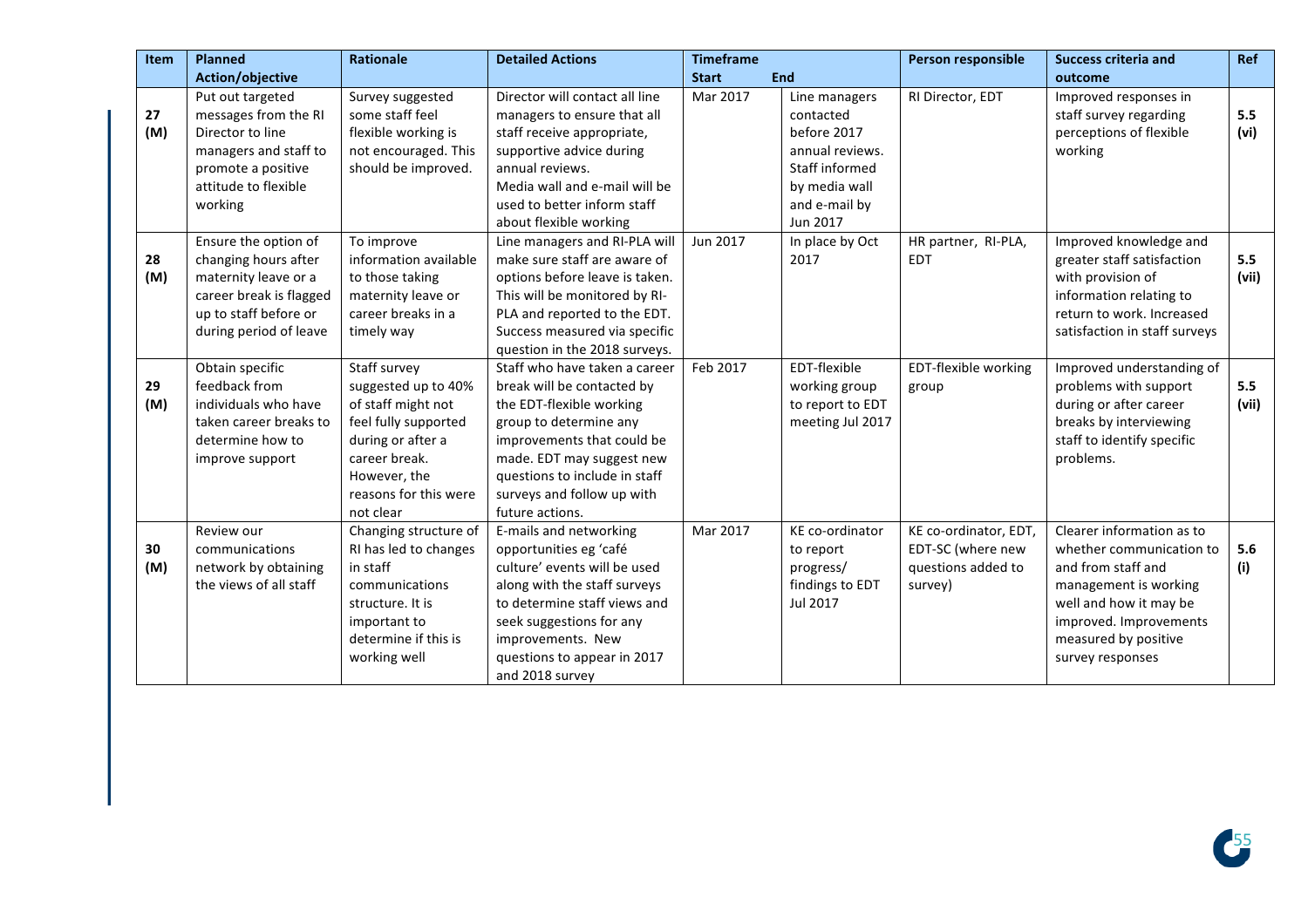| <b>Item</b> | <b>Planned</b>                                                                                                           | <b>Rationale</b>                                                                                                                   | <b>Detailed Actions</b>                                                                                                                                                      | <b>Timeframe</b> |                                                                                                   | Person responsible                                                                                                                             | <b>Success criteria and</b>                                                                                                                            | Ref          |
|-------------|--------------------------------------------------------------------------------------------------------------------------|------------------------------------------------------------------------------------------------------------------------------------|------------------------------------------------------------------------------------------------------------------------------------------------------------------------------|------------------|---------------------------------------------------------------------------------------------------|------------------------------------------------------------------------------------------------------------------------------------------------|--------------------------------------------------------------------------------------------------------------------------------------------------------|--------------|
|             | <b>Action/objective</b>                                                                                                  |                                                                                                                                    |                                                                                                                                                                              | <b>Start</b>     | <b>End</b>                                                                                        |                                                                                                                                                | outcome                                                                                                                                                |              |
| 31<br>(H)   | Monitor gender<br>balance on RI<br>committees to<br>maintain accurate and<br>up-to-date<br>information for<br>assessment | Need to ensure that<br>we systematically<br>analyse gender<br>balance on all<br>committees to<br>prevent bias                      | Data about committee<br>gender balance to be<br>collected by the EDT Data<br>Manager. Committees to be<br>formed by application and<br>selected to provide gender<br>balance | Mar 2017         | Report progress<br>to Jul 2017 EDT<br>Committee<br>selection process<br>formulated by<br>Mar 2018 | <b>EDT Data Manager.</b><br><b>IEC and Directorate</b><br>define committees<br>when application and<br>selection is possible<br>and mechanisms | More consistent gender<br>balance on committees<br>and accurate data to assess<br>this                                                                 | 5.6<br>(iii) |
| 32<br>(M)   | Ensure that<br>participation on<br>external committees is<br>recognised in annual<br>review and workload<br>model        | Some RI staff felt<br>that these<br>contributions were<br>not recognised<br>appropriately                                          | External committee<br>membership will be<br>monitored and noted during<br>the annual review process                                                                          | Feb 2017         | In place for 2017<br>annual reviews                                                               | HR partner, EDT Co-<br>Convenors, IEC, EDT-<br>SC (gathering<br>subsequent survey<br>information)                                              | Better staff satisfaction<br>that their contributions<br>outside the UoA are<br>recognised where<br>appropriate. Monitored by<br>staff survey          | 5.6<br>(iv)  |
| 33<br>(H)   | Add specific<br>question(s) to the<br>annual survey in 2018<br>to evaluate views of<br>the new workload<br>model         | Workload model is<br>new so important to<br>have feedback from<br>staff                                                            | Questions relating to how<br>well the workload model is<br>understood or performs will<br>be included in the 2018<br>survey                                                  | Jan 2018         | In place for 2018<br>staff survey                                                                 | EDT, EDT-SC                                                                                                                                    | Appropriate questions<br>appear in the 2018 staff<br>survey.<br>Information gathered<br>regarding staff views of<br>workload model                     | 5.6<br>(v)   |
| 34<br>(M)   | Add specific<br>question(s) to the<br>annual survey in 2018<br>to determine if timing<br>of meetings can be<br>improved  | Staff survey<br>suggested some staff<br>found it<br>difficult/impossible<br>to attend some<br>meetings but it was<br>not clear why | Add new questions to 2017<br>staff survey to determine the<br>reasons for this                                                                                               | Jan 2017         | In place for 2017<br>survey                                                                       | EDT, EDT-SC                                                                                                                                    | Appropriate questions<br>appear in the 2017 staff<br>survey.<br>Information gathered<br>regarding why staff may be<br>unable to attend all<br>meetings | 5.6<br>(vi)  |